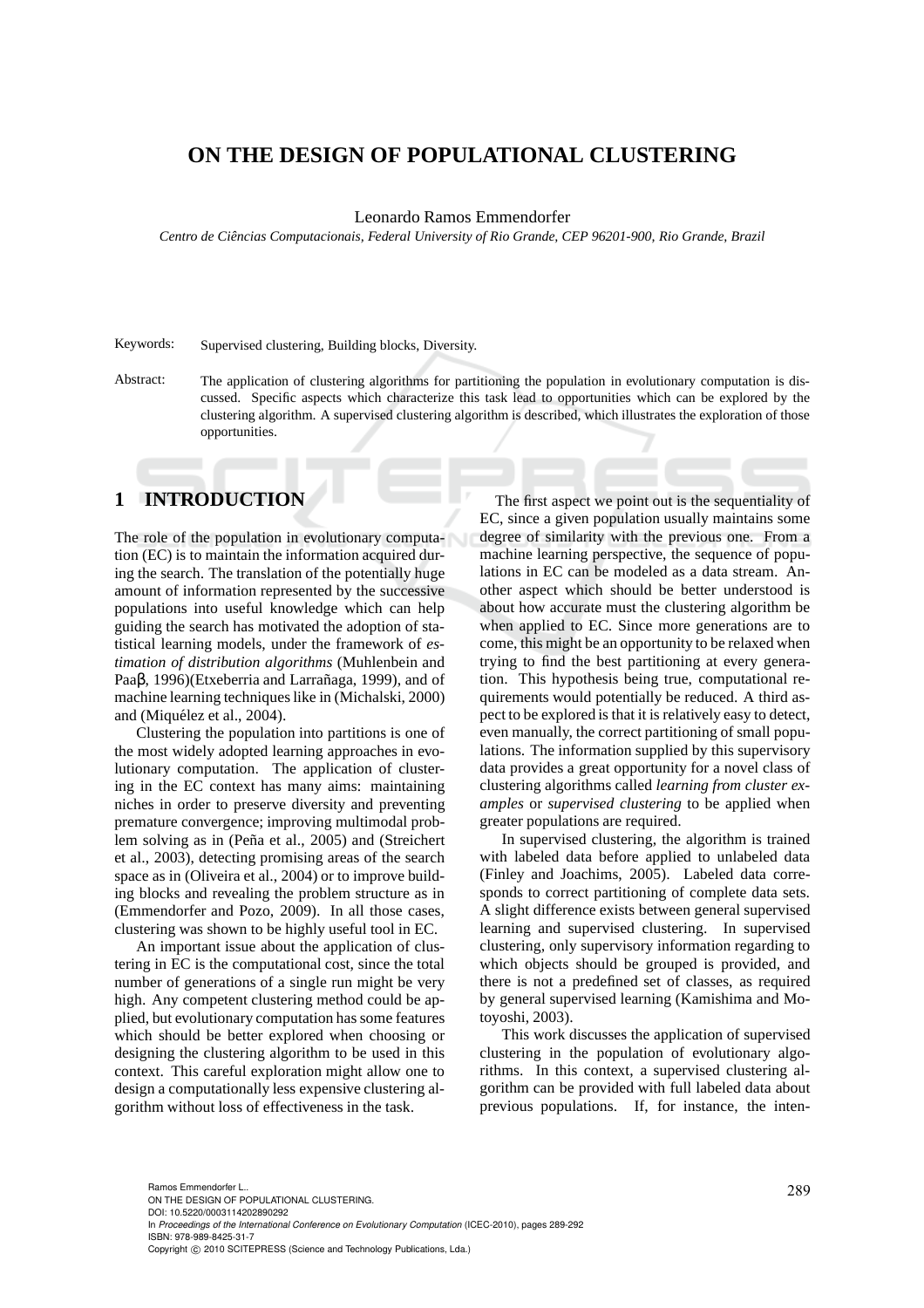tion is to split the population into groups possessing different building blocks as in (Emmendorfer and Pozo, 2009), then supervisory information is the presence/absence of each building block for each individual a given population. After trained, the supervised clustering algorithm would be able to find partitions for greater populations under similar conditions, for similar problems.

Those few points about opportunities related to the application of clustering algorithms in evolutionary computation lead to the description of a clustering algorithm which can be more relaxed than others, should deal with incremental data and also explore the potentially abundant supervisory information available from the execution of evolutionary algorithms on known problems. This paper proposes an algorithm which attempts to fulfill those requirements, potentially increasing the effectiveness of the clustering task when applied to EC.

## **2 SUPERVISED CLUSTERING**

The search for the best partition of a given set of data points is not a straightforward task. Even when a distance is known, many possible answers about what is the correct clustering might be all equally likely. Unsupervised clustering is an ill-defined task if we do not restrict the criteria used to characterize a good clustering (Romer et al., 2004). The bias resulting from the clustering algorithm behavior can, more or less explicitly, impose some restrictions and guide the search to one of the possible answers.

Several definitions exist for what is a good partitioning. An unsupervised clustering algorithms follows an specific definition and tries to find partitions which respect criteria defined *a priori*.

In supervised clustering, on the other hand, the definition of good or bad clustering is implicit, hidden under the available labeled data. Supervised clustering is the task of automatically adapting a clustering algorithm, which learns to cluster with the aid of a training set consisting of item sets and complete partitionings of those item sets (Finley and Joachims, 2005). A clustering algorithm is trained using known "good" partitions of previously stored data. If the algorithm generalizes well, it will be able find clusters when unlabeled data is provided. This technique avoids most of the subjective aspects of clustering, since the user beliefs about expected answers are expressed in training data.

A popular technique for solving supervised clustering is based on building a binary classifier from pairwise relations observed in data (Iii et al., 2005). For a given input set, a binary classifier is trained on all pairs of input data points. The class of each pair of points is the binary information about the actual comembership of that pair. The answer of the classifier can be used as a metric or taken as the evidence that a given pair of data points should be clustered together. This learned metric is then adopted using some conventional clustering algorithm, like k-means.

Depending on how specific the attributes are, the binary classifier will not be able to generalize to other domains. Usually, the classifier is built upon the original attributes, what makes generalization restricted to data which comes from the same domain as training data comes from. Density-based derived attributes alleviate this problem, since the notion of density is not tied to a specific set of attributes.

# **3 A SUPERVISED CLUSTERING ALGORITHM APPLIED TO EVOLUTIONARY COMPUTATION**

This section illustrates one possible scheme for the design of a supervised clustering algorithm which explores some of the specific aspects of evolutionary computation. The implications of the algorithm and its adoption in EC are discussed.

The algorithm is trained over some small populations which were already clustered adequately. A viable approach is to select a smaller instance of the same problem, or a similar one, then run the evolutionary algorithm in order to obtain a small population. Each individual of the population must be (manually or automatically) labeled, according to what one believes to be the best clustering. For instance, if the intention is to solve multimodal problems, then each cluster corresponds to a different optimum.

A probabilistic model is inferred from pairwise information about co-membership. Each pair of data points from the training set has a binary label which is 1 if both points belong to the same cluster and 0 otherwise. Additionally, a pairwise neighborhood must be defined, which defines the local region around any given pair of points. Many alternatives might be tested. The Gabriel Graph (Urquhart, 1982) already defines a neighborhood for a pair of points: it is related to the smallest hyperspherical region centered in the the median between the pair of points, which includes those points. Attributes such as the density of points in the neirghborhood will be computed. Other supervised clustering algorithms like in (Kamishima and Motoyoshi, 2003) also adopt attributes like this.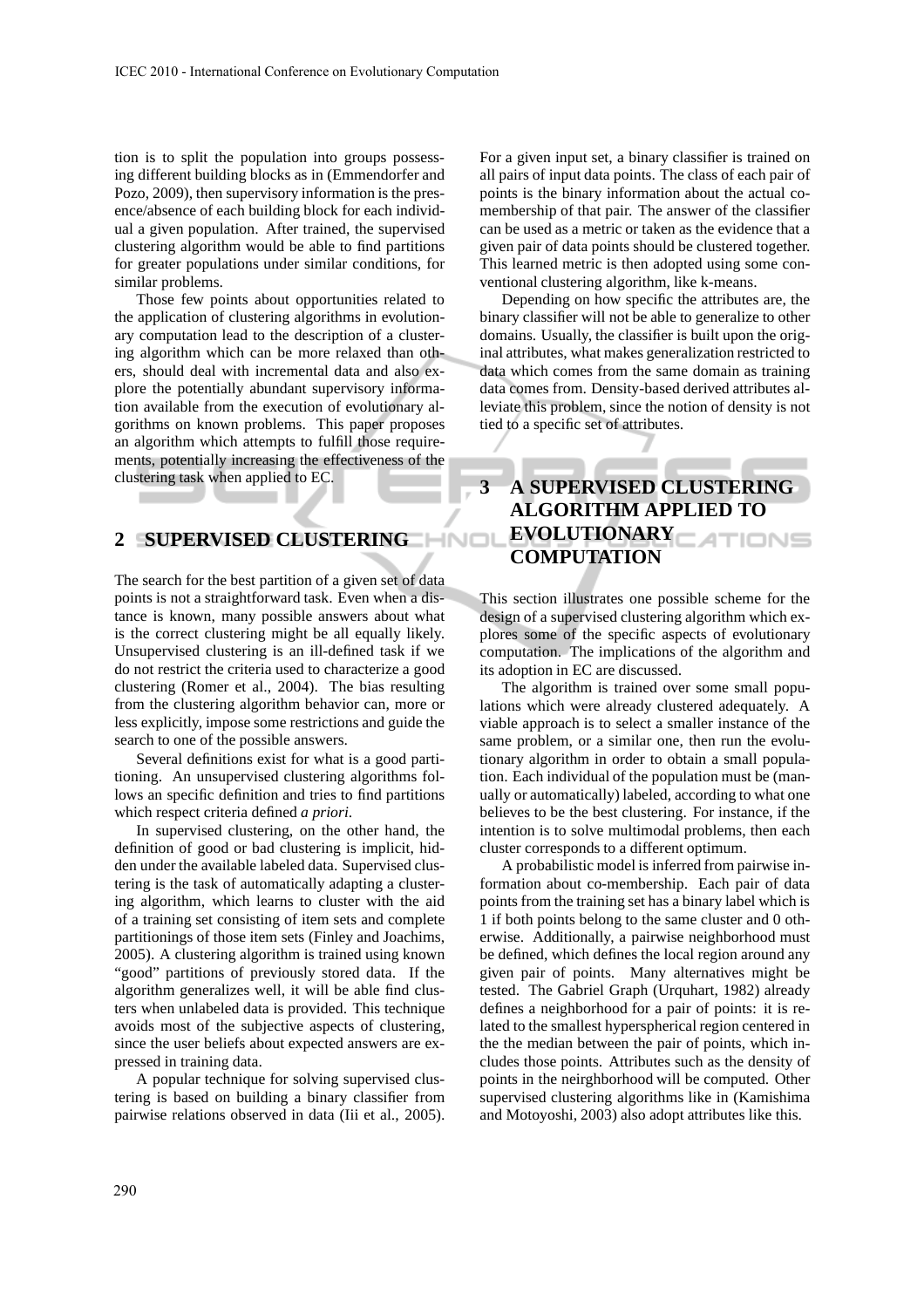The relation between the density attributes  $A(D_a, D_b)$  (which are defined for all pairs of points  $(D_a, D_b)$  and the co-membership label for all pairs of data points in the training data set might be modeled by a logistic regression, conditioned to the satisfaction of the assumptions of the logistic model. The answer of the model is the estimated probability  $P(c(D_a) = c(D_b))$  that  $D_a$  and  $D_b$  should be together, or  $\hat{J}(c(D_a) = c(D_b))$ , defined over two data points  $D_a$ and  $D_b$ , where  $c(X)$  designates the cluster label of a data point *X*.

Once the probabilistic model is defined, one can get a partitioning for unobserved data by following the supervised clustering approach.

Algorithm 1 shows a general framework which is designed for the specific application of partitioning the population during the execution of an evolutionary algorithm. It follows a simple agglomerative approach, guided by the probabilistic decision model  $\hat{J}(D_a, D_b)$  for pairs of points  $D_a, D_b$  in a very straightforward fashion. It puts together in the same cluster points with higher co-membership evidence  $\hat{J}(D_a, D_b)$ . For each labeled point  $D_i$ , the evidence  $\hat{J}(i,.)$  which motivated the setting of that label is preserved as  $E(D_i)$ . A point changes its cluster label only if the new evidence is greater than the previous greatest one, stored in  $E(D_i)$ .

**Algorithm 1.** A simple supervised clustering approach (SSC).

*Training*: The model for  $\hat{J}(D_i, D_j)$  is obtained from full example partitions of some data sets. *Initialization*: Each data point is (i) in its own cluster initially, or (ii) cluster labels for some points are given.

Set all  $E(D_i)$ s to zero.

**while** convergence criteria were not met **do** Randomly choose a pair of points *D<sup>a</sup>* and *Db*, where  $c(D_a)$  is a smaller cluster than  $c(D_b)$ **if**  $\hat{J}(D_a, D_b) > E(D_b)$  and  $\hat{J}(D_a, D_b) > 0.5$  then  $c(D_a) \leftarrow c(D_b)$  $E(D_a) \leftarrow \hat{J}(D_a, D_b)$ **end if end while**

Additionally, two points are clustered together only if the evidence for that is greater than 0.5.

Individuals which stay in the population from one generation to another can keep their cluster labels. This preserves relevant information about clustering. An explicit bias against small clusters is adopted, in order to minimize the number of final clusters.

Convergence criteria might be related to the permanence over time of a stable distribution of cluster labels. Obviously, experimental verification will answer how fast is the convergence and how accurate is the answer.

The incremental aspect of EC is explored, since the initialization accepts some previously labeled individuals, which stay in the population due to elitism. Also, the opportunity for training the algorithm with small labeled populations is being attended by the supervised architecture.

#### **4 CONCLUSIONS**

This paper discusses the application of clustering in evolutionary computation, and points out opportunities which can be explored in order to design an effective clustering algorithm which is specially adapted for the application.

For illustrating this cross study, an algorithm is proposed, which explores some of the aspects pointed out. The proposed algorithm must be empirically compared to state-of-the-art clustering algorithms when applied to the population partitioning task. The effect on the performance of an evolutionary algorithm will be measured for all algorithms compared.

Although any conclusions can only be obtained after validation, there is already some evidence about the usefulness of this study. In (Emmendorfer and Pozo, 2009), a k-means clustering algorithm is continuously applied to the population of a evolutionary algorithm. Only few incremental steps of k-means are reported to be enough in order to keep centroids updated. Empirical validation must verify if the same performance is obtained in the supervised approach presented here.

#### **REFERENCES**

- Emmendorfer, L. R. and Pozo, A. T. R. (2009). Effective linkage learning using low-order statistics and clustering. *IEEE Transactions on Evolutionary Computation*, 13(6):1233–1246.
- Etxeberria, R. and Larrañaga, P. (1999). Global optimization using bayesian networks. In *Second Symposium on Artificial Intelligence (CIMAF-99)*, pages 332–339.
- Finley, T. and Joachims, T. (2005). Supervised clustering with support vector machines. In *ICML '05: Proceedings of the twenty-second international conference on Machine Learning*, pages 217–224.
- Iii, H. D., Marcu, D., and Cohen, W. (2005). A bayesian model for supervised clustering with the dirichlet pro-